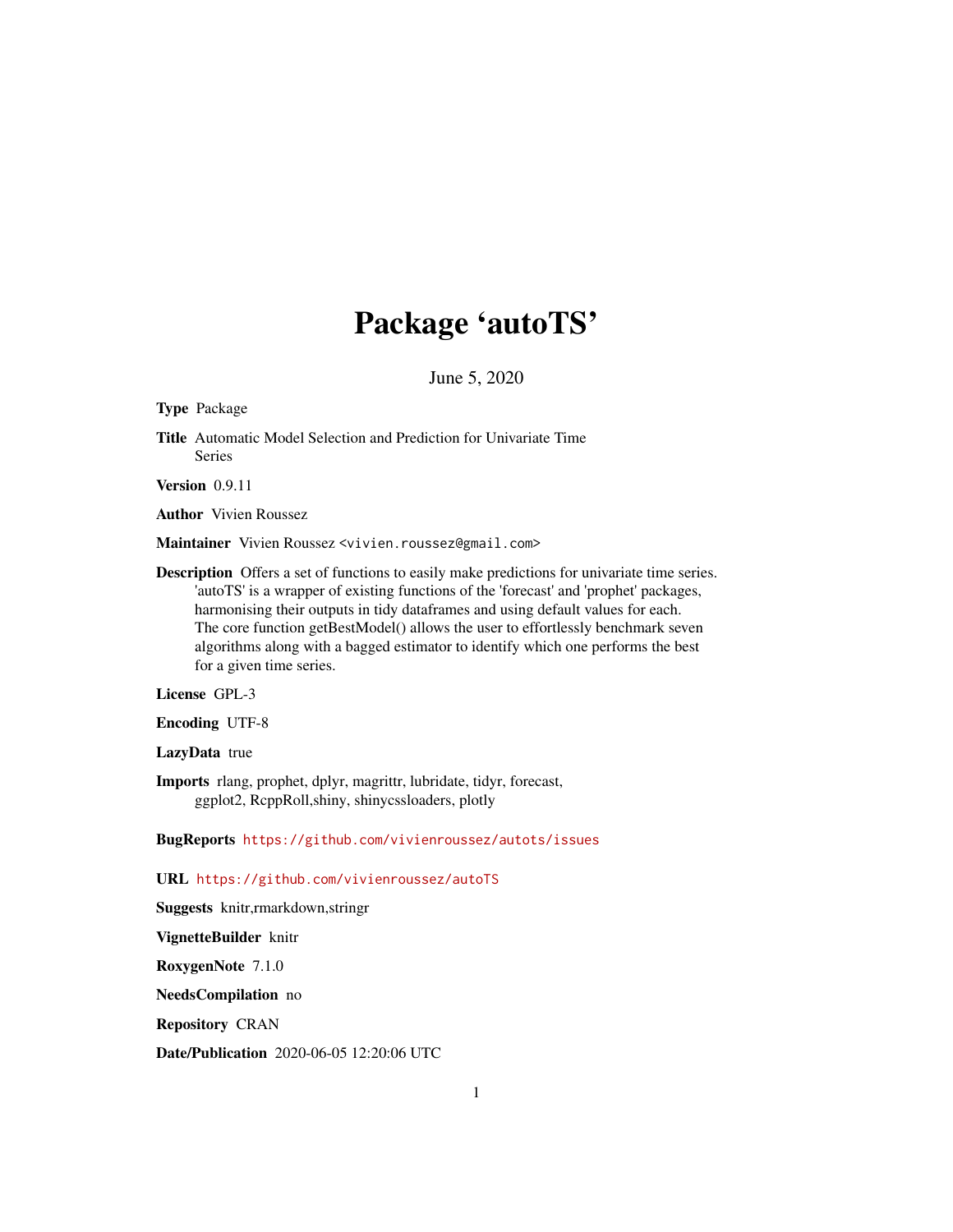### <span id="page-1-0"></span>R topics documented:

|  | - 2            |
|--|----------------|
|  | 3              |
|  | $\overline{4}$ |
|  | 5              |
|  | 5              |
|  | 6              |
|  | 6              |
|  | 7              |
|  | - 8            |
|  | 9              |
|  | - 9            |
|  |                |
|  |                |
|  |                |
|  |                |
|  |                |

#### **Index** 2008 **[14](#page-13-0)**

complete.ts *Creates additional dates and values when NA where removed and the TS is not complete*

#### Description

Creates additional dates and values when NA where removed and the TS is not complete

#### Usage

complete.ts(dates, values, freq, complete = 0)

#### Arguments

| dates    | A vector of dates that can be parsed by lubridate                                                           |
|----------|-------------------------------------------------------------------------------------------------------------|
| values   | A vector of same size as dates                                                                              |
| freg     | A chacracter string that indicates the frequency of the time series ("week",<br>"month", "quarter", "day"). |
| complete | A numerical value (or NA) to fill the missing data points                                                   |

#### Value

A dataframe with 2 columns : date and val, with additional rows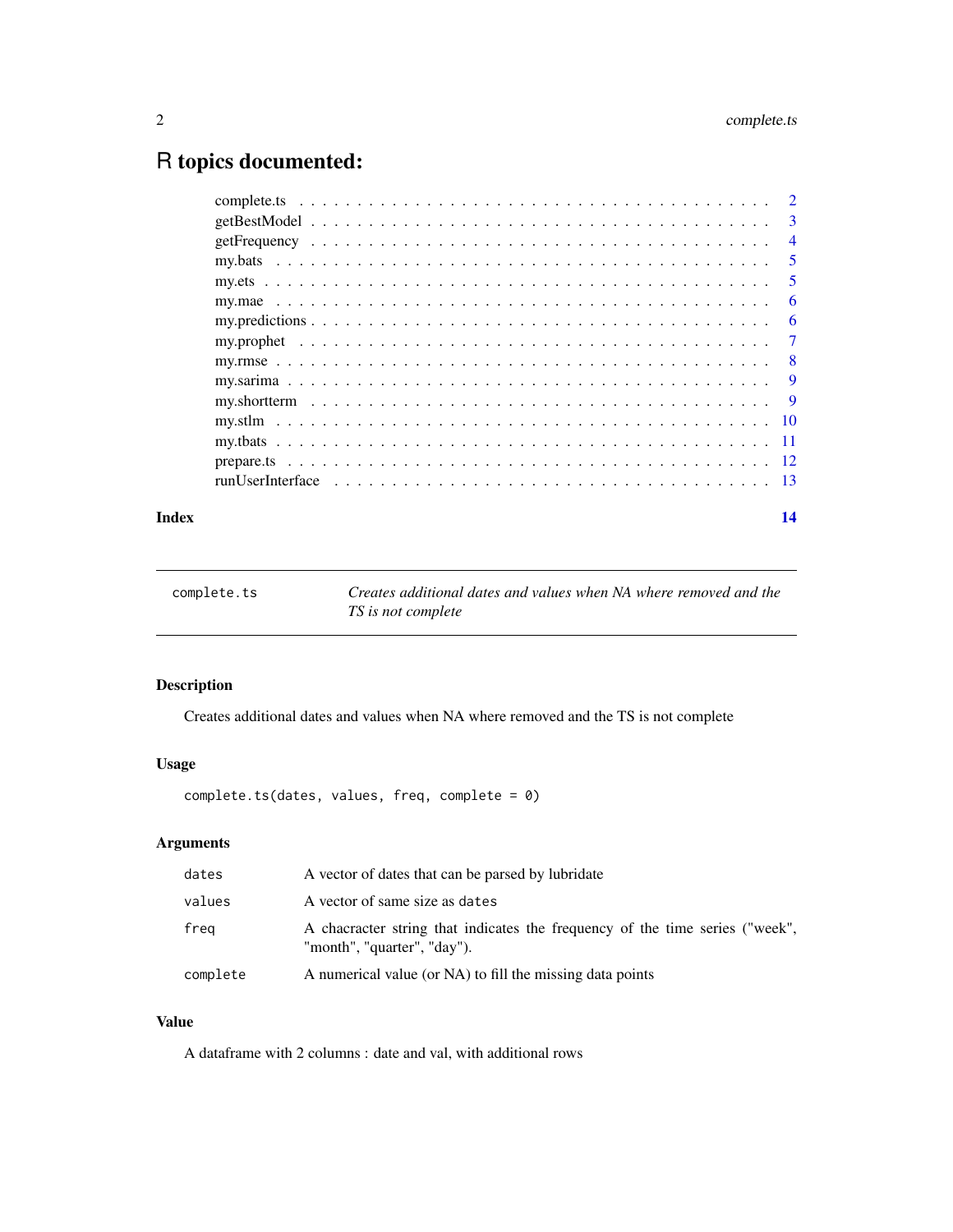#### <span id="page-2-0"></span>getBestModel 3

#### Examples

```
library(lubridate)
library(dplyr)
dates <- seq(as_date("2000-01-01"),as_date("2010-12-31"),"month")
values <- rnorm(length(dates))
complete.ts(dates,values,"month",complete = 0)
```
#### getBestModel *Determine best algorithm*

#### **Description**

Implement selected algorithms, train them without the last n observed data points (or n\_test number of points), and compares the results to reality to determine the best algorithm

#### Usage

```
getBestModel(
 dates,
  values,
  freq,
  complete = 0,
 n\_test = NA,
 graph = TRUE,algos = list("my.prophet", "my.ets", "my.sarima", "my.tbats", "my.bats", "my.stlm",
    "my.shortterm"),
 bagged = "auto",metric.error = my.rmse
)
```
#### Arguments

| dates        | A vector of dates that can be parsed by lubridate                                                                                          |  |
|--------------|--------------------------------------------------------------------------------------------------------------------------------------------|--|
| values       | A vector of same size as dates                                                                                                             |  |
| freg         | A chacracter string that indicates the frequency of the time series ("week",<br>"month", "quarter", "day").                                |  |
| complete     | A numerical value (or NA) to fill the missing data points                                                                                  |  |
| n_test       | number of data points to keep aside for the test (default : one year)                                                                      |  |
| graph        | A boolean, if TRUE, comparison of algorithms is plotted                                                                                    |  |
| algos        | A list containing the algorithms (strings, with prefix "my.") to be tested                                                                 |  |
| bagged       | A string. "auto" will use all available algoriths, skipping algos parameter. Else,<br>specified algos of the 'algo' parameter will be used |  |
| metric.error | a function to compute the error the each models. available functions : my.rmse<br>and my.mae                                               |  |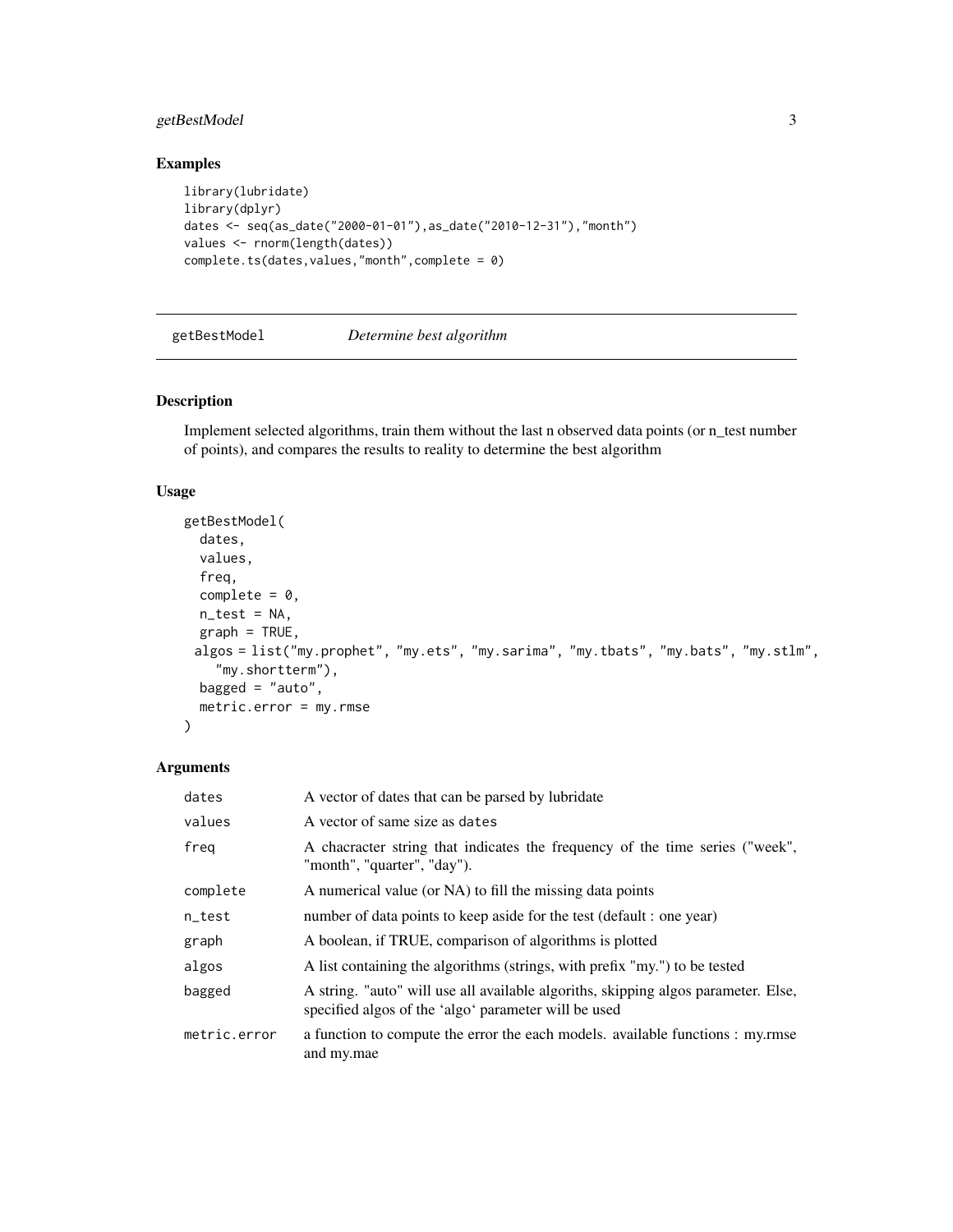#### <span id="page-3-0"></span>Value

A list contraining a character string with the name of the best method, a gg object with the comparison between algorithms and a dataframe with predictions of all tried algorithms, a dtaframe containing the errors of each algorithms, the preparedTS object and the list of algorithms tested

#### Examples

```
library(autoTS)
dates <- seq(lubridate::as_date("2005-01-01"),lubridate::as_date("2010-12-31"),"quarter")
values \le 10+ 1:length(dates)/10 + rnorm(length(dates), mean = 0, sd = 10)
which.model <- getBestModel(dates, values, freq = "quarter", n_test = 4)
### Custom set of algorithm (including for bagged estimator)
which.model <- getBestModel(dates, values, freq = "quarter", n_test = 4,
                            algos = list("my.prophet","my.ets"),bagged = "custom")
### Use MAE instead of RMSE
which.model <- getBestModel(dates,values,freq = "quarter",n_test = 3,
                            algos = list("my.prophet","my.ets"),
                            bagged = "custom",metric.error = my.mae)
```

| getFrequency | Determines the decimal frequency of a time series from a character |
|--------------|--------------------------------------------------------------------|
|              | string                                                             |

#### Description

Determines the decimal frequency of a time series from a character string

#### Usage

```
getFrequency(freq.alpha)
```
#### **Arguments**

freq.alpha A character string that indicates the frequency of the time series ("week", "month", "quarter", "day").

#### Value

The decimal version of the frequency (useful for the forecast package functions).

#### Examples

getFrequency("week")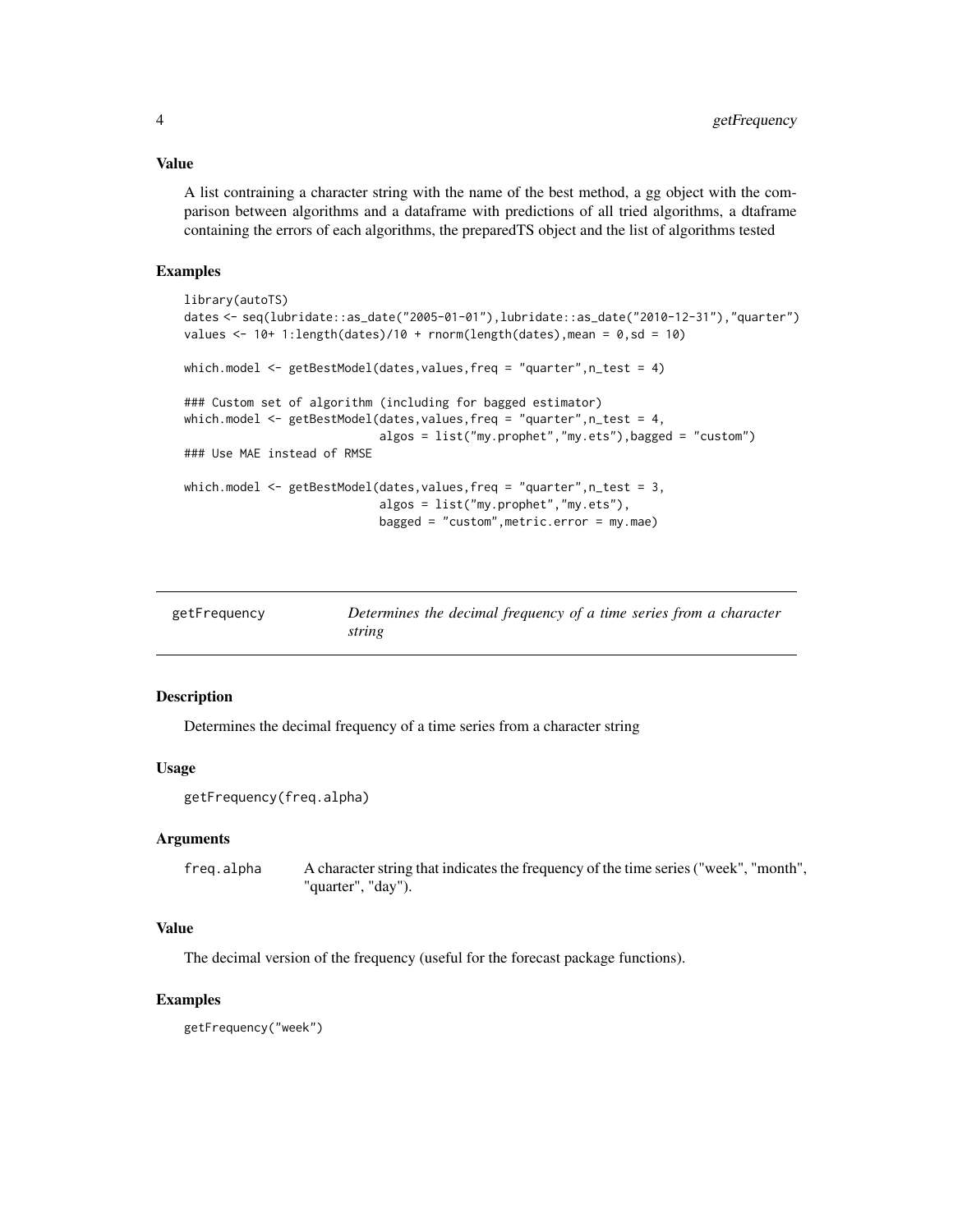<span id="page-4-0"></span>

#### Description

Fit BATS algorithm and make the prediction

#### Usage

my.bats(prepedTS, n\_pred)

#### Arguments

| prepedTS | A list created by the prepare. ts() function                                      |
|----------|-----------------------------------------------------------------------------------|
| n_pred   | Int number of periods to forecast forward (eg n_pred = $12$ will lead to one year |
|          | of prediction for monthly time series)                                            |

#### Value

A dataframe with 4 columns : date, average prediction, upper and lower 95

#### Examples

```
library(lubridate)
library(dplyr)
dates <- seq(as_date("2000-01-01"),as_date("2010-12-31"),"quarter")
values <- rnorm(length(dates))
my.ts <- prepare.ts(dates,values,"quarter",complete = 0)
my.bats(my.ts,n_pred=4)
```
my.ets *Fit ETS algorithm and make the prediction*

#### Description

Fit ETS algorithm and make the prediction

#### Usage

my.ets(prepedTS, n\_pred)

#### Arguments

| prepedTS | A list created by the prepare. ts() function                                      |
|----------|-----------------------------------------------------------------------------------|
| n_pred   | Int number of periods to forecast forward (eg n $pred = 12$ will lead to one year |
|          | of prediction for monthly time series)                                            |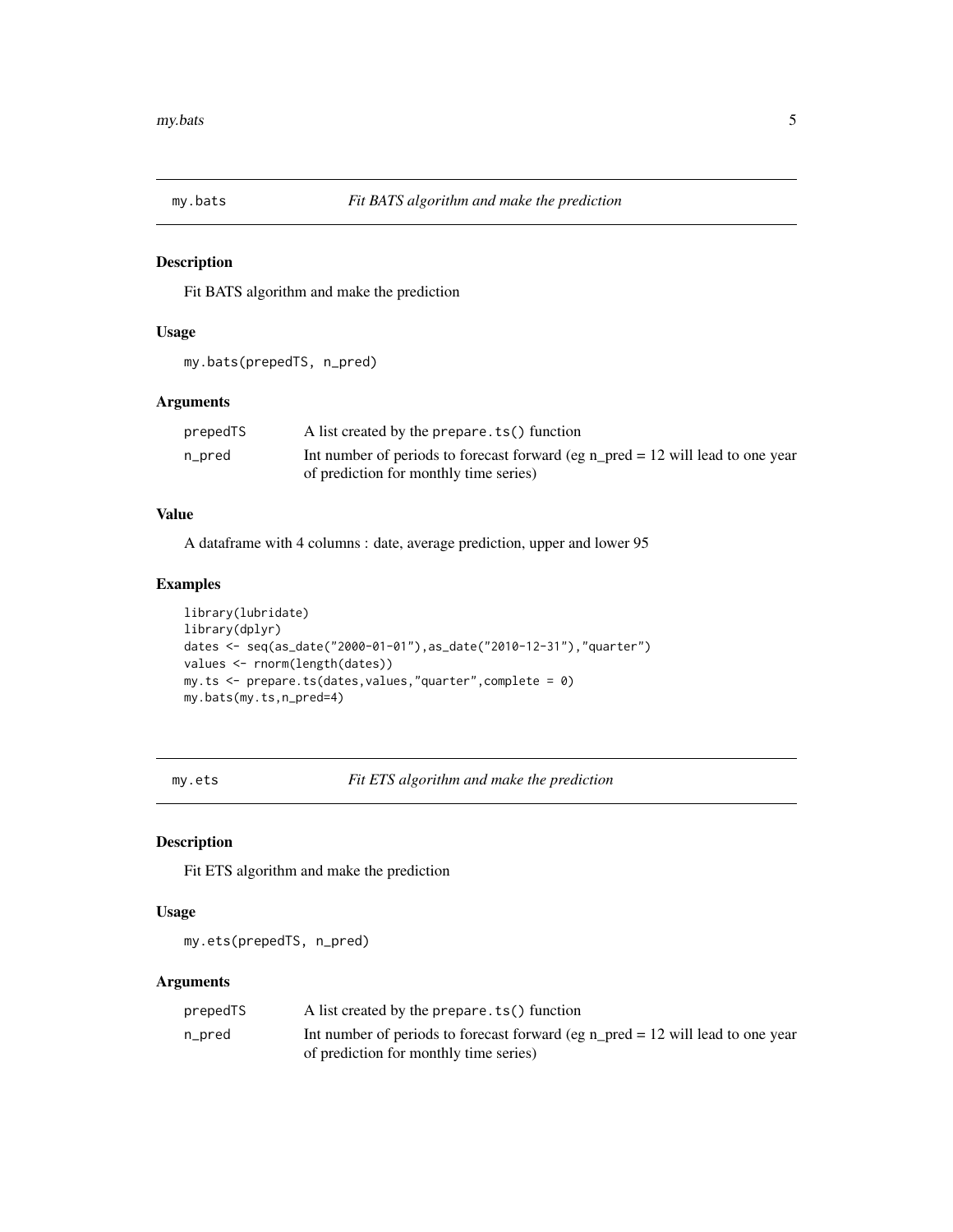#### <span id="page-5-0"></span>Value

A dataframe with 4 columns : date, average prediction, upper and lower 95

#### Examples

```
library(lubridate)
library(dplyr)
dates <- seq(as_date("2000-01-01"),as_date("2010-12-31"),"quarter")
values <- rnorm(length(dates))
my.ts <- prepare.ts(dates,values,"quarter",complete = 0)
my.ets(my.ts,n_pred=4)
```
my.mae *Custom (internal) function for MAE*

#### Description

Custom (internal) function for MAE

#### Usage

my.mae(true, predicted)

#### Arguments

| true      | num vector of actual values    |
|-----------|--------------------------------|
| predicted | num vector of predicted values |

#### Value

Num value with MAE

my.predictions *Make predictions with selected algorithms*

#### Description

Fit selected algorithms, make the predictions and combine the results along with observed data in one final dataframe.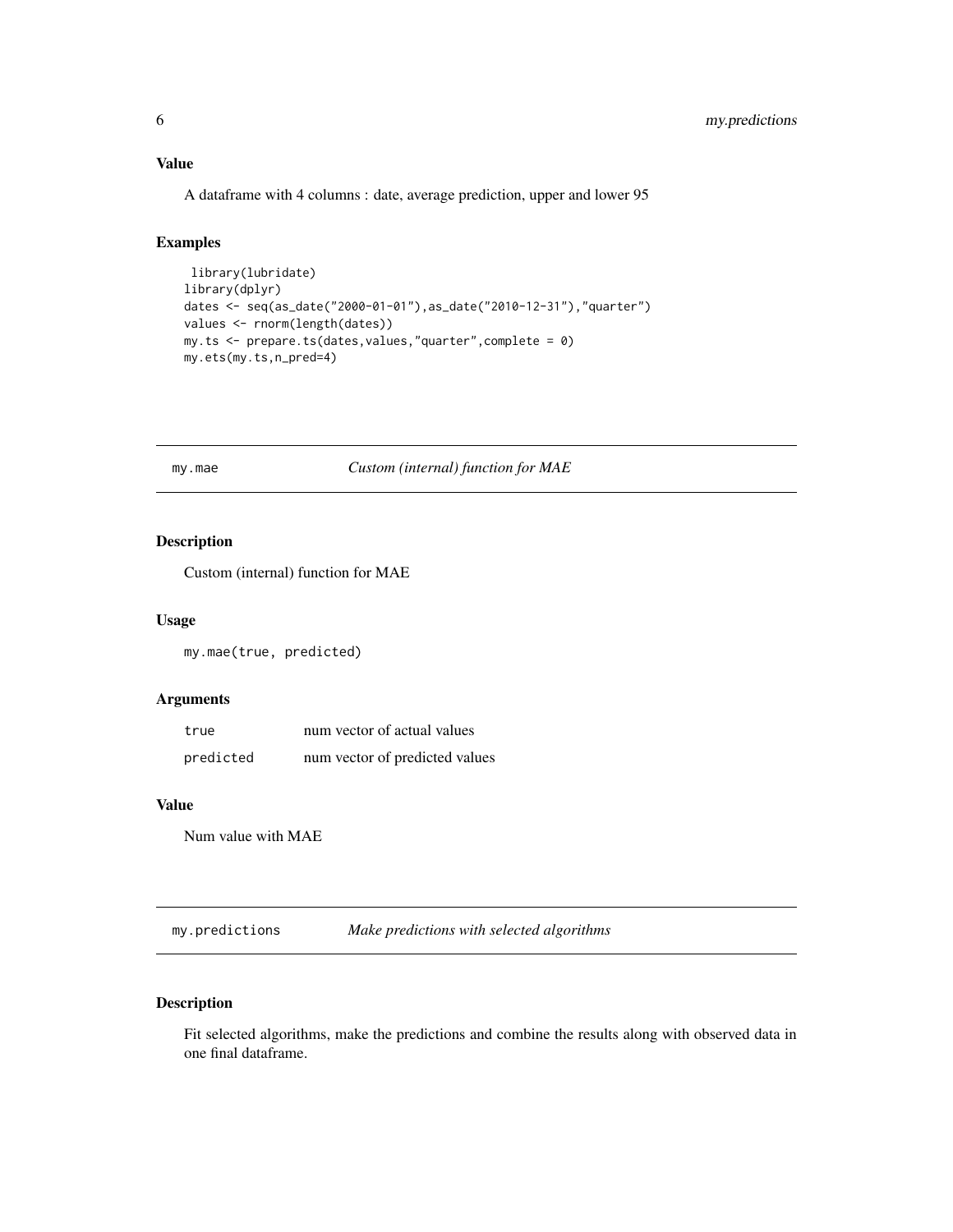#### <span id="page-6-0"></span>my.prophet 7

#### Usage

```
my.predictions(
 bestmod = NULL,
  prepedTS = NULL,
 algos = list("my.prophet", "my.ets", "my.sarima", "my.tbats", "my.bats", "my.stlm",
    "my.shortterm"),
  n_pred = NA
)
```
#### Arguments

| bestmod  | A list produced by the getBestModel () function (optional if prepred TS is pro-<br>vided)                                                                                                                                            |
|----------|--------------------------------------------------------------------------------------------------------------------------------------------------------------------------------------------------------------------------------------|
| prepedTS | A list created by the prepare. ts() function (optional if bestmod provided)                                                                                                                                                          |
| algos    | A list containing the algorithms to be implemented. If bestmod is supplied, this<br>value is ignored, and taken from the best model object Using this option will<br>overwrite the provided list of algorithms to implement them all |
| n_pred   | Int number of periods to forecast forward (eg n_pred = $12$ will lead to one year<br>of prediction for monthly time series)                                                                                                          |

#### Value

A dataframe containing : date, actual observed values, one column per used algorithm, and a column indicating the type of measure (mean prediction, upper or lower bound of CI)

#### Examples

```
library(lubridate)
library(dplyr)
dates <- seq(lubridate::as_date("2000-01-01"),lubridate::as_date("2010-12-31"),"quarter")
values <- 10+ 1: length(dates)/10 + rnorm(length(dates), mean = 0, sd = 10)
### Stand alone usage
prepare.ts(dates,values,"quarter") %>%
  my.predictions(prepedTS = .,algos = list("my.prophet","my.ets"))
### Standard input with bestmodel
getBestModel(dates,values,freq = "quarter",n_test = 6) %>%
  my.predictions()
```
my.prophet *Fit prophet algorithm and make the prediction*

#### Description

Fit prophet algorithm and make the prediction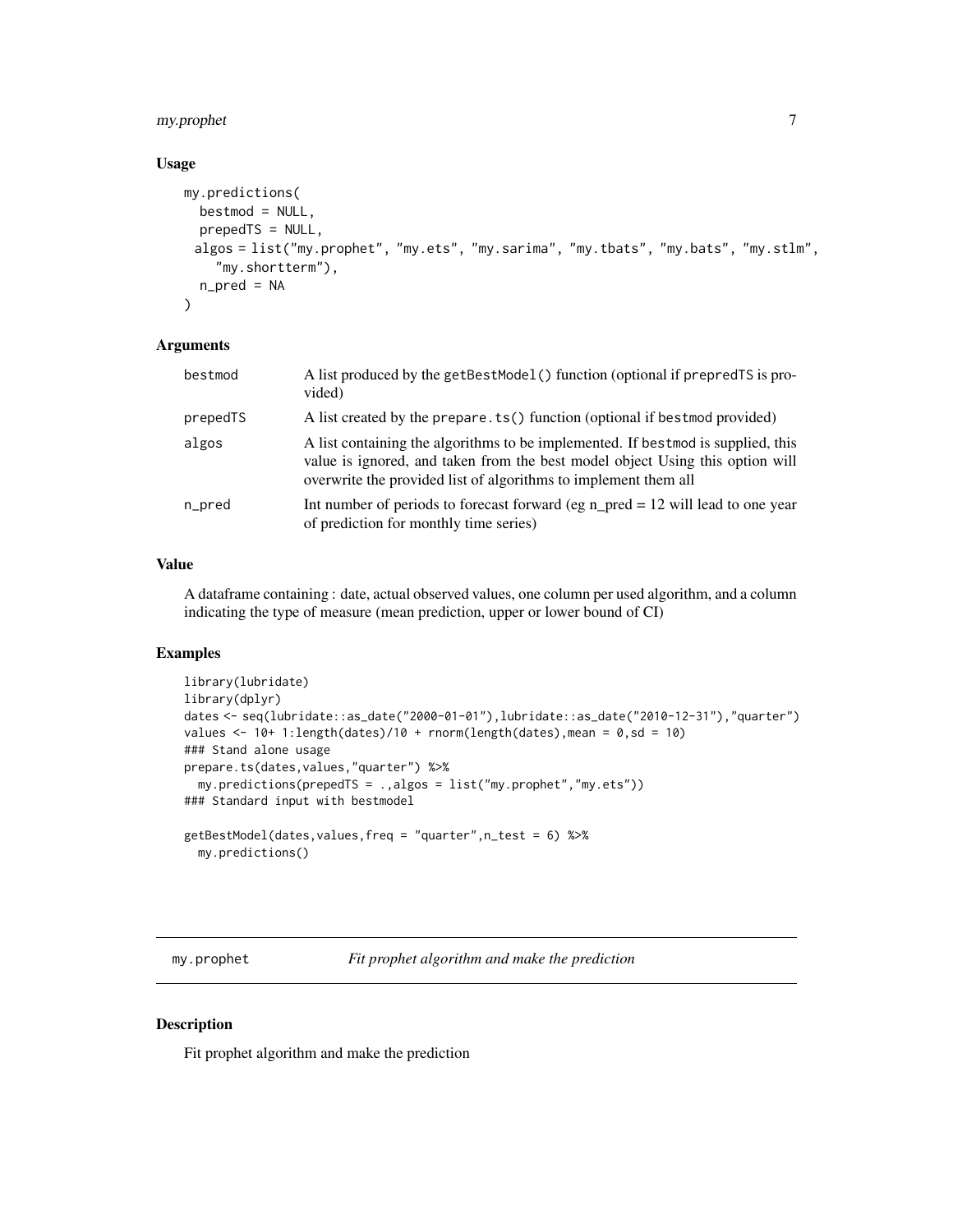#### <span id="page-7-0"></span>Usage

my.prophet(prepedTS, n\_pred)

#### Arguments

| prepedTS | A list created by the prepare. ts() function                                                                                |
|----------|-----------------------------------------------------------------------------------------------------------------------------|
| n_pred   | Int number of periods to forecast forward (eg n_pred = $12$ will lead to one year<br>of prediction for monthly time series) |

#### Value

A dataframe for "next year" with 4 columns : date, average prediction, upper and lower 95

#### Examples

```
library(lubridate)
library(dplyr)
dates <- seq(as_date("2000-01-01"),as_date("2010-12-31"),"quarter")
values <- rnorm(length(dates))
my.ts <- prepare.ts(dates,values,"quarter",complete = 0)
my.prophet(my.ts,n_pred=4)
```
my.rmse *Custom (internal) function for RMSE*

#### Description

Custom (internal) function for RMSE

#### Usage

my.rmse(true, predicted)

#### Arguments

| true      | num vector of actual values    |
|-----------|--------------------------------|
| predicted | num vector of predicted values |

#### Value

Num value with RMSE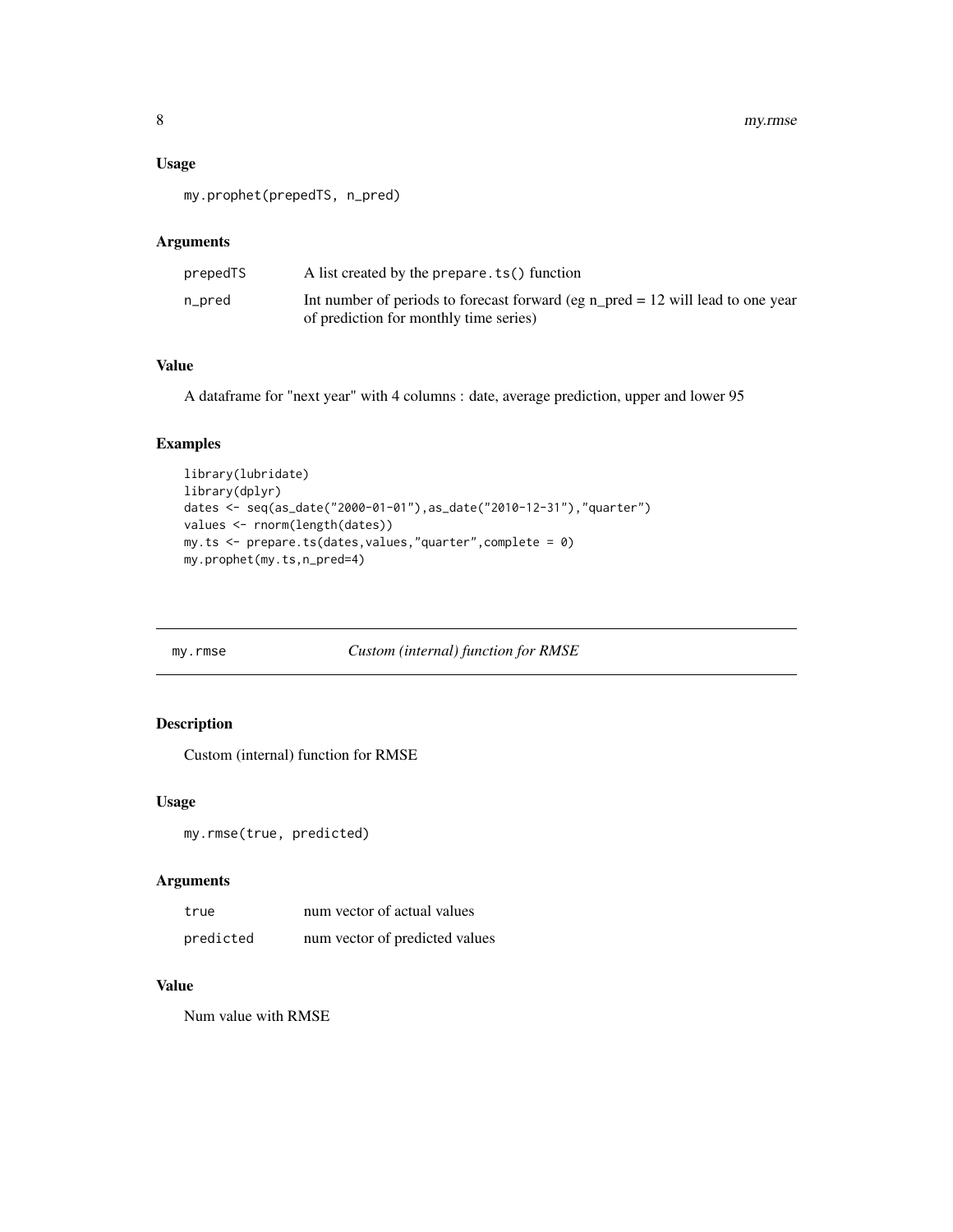<span id="page-8-0"></span>

#### Description

Fit SARIMA algorithm and make the prediction

#### Usage

my.sarima(prepedTS, n\_pred)

#### Arguments

| prepedTS | A list created by the prepare. ts() function                                      |
|----------|-----------------------------------------------------------------------------------|
| n_pred   | Int number of periods to forecast forward (eg $n$ pred = 12 will lead to one year |
|          | of prediction for monthly time series)                                            |

#### Value

A dataframe with 4 columns : date, average prediction, upper and lower 95

#### Examples

```
library(lubridate)
library(dplyr)
dates <- seq(as_date("2000-01-01"),as_date("2010-12-31"),"quarter")
values <- rnorm(length(dates))
my.ts <- prepare.ts(dates,values,"quarter",complete = 0)
my.sarima(my.ts,n_pred=4)
```

|  | my.shortterm |
|--|--------------|
|--|--------------|

```
my.shortterm Fit short term algorithm and make the prediction
```
#### Description

Fit short term algorithm and make the prediction

#### Usage

```
my.shortterm(prepedTS, n_pred, smooth_window = 2)
```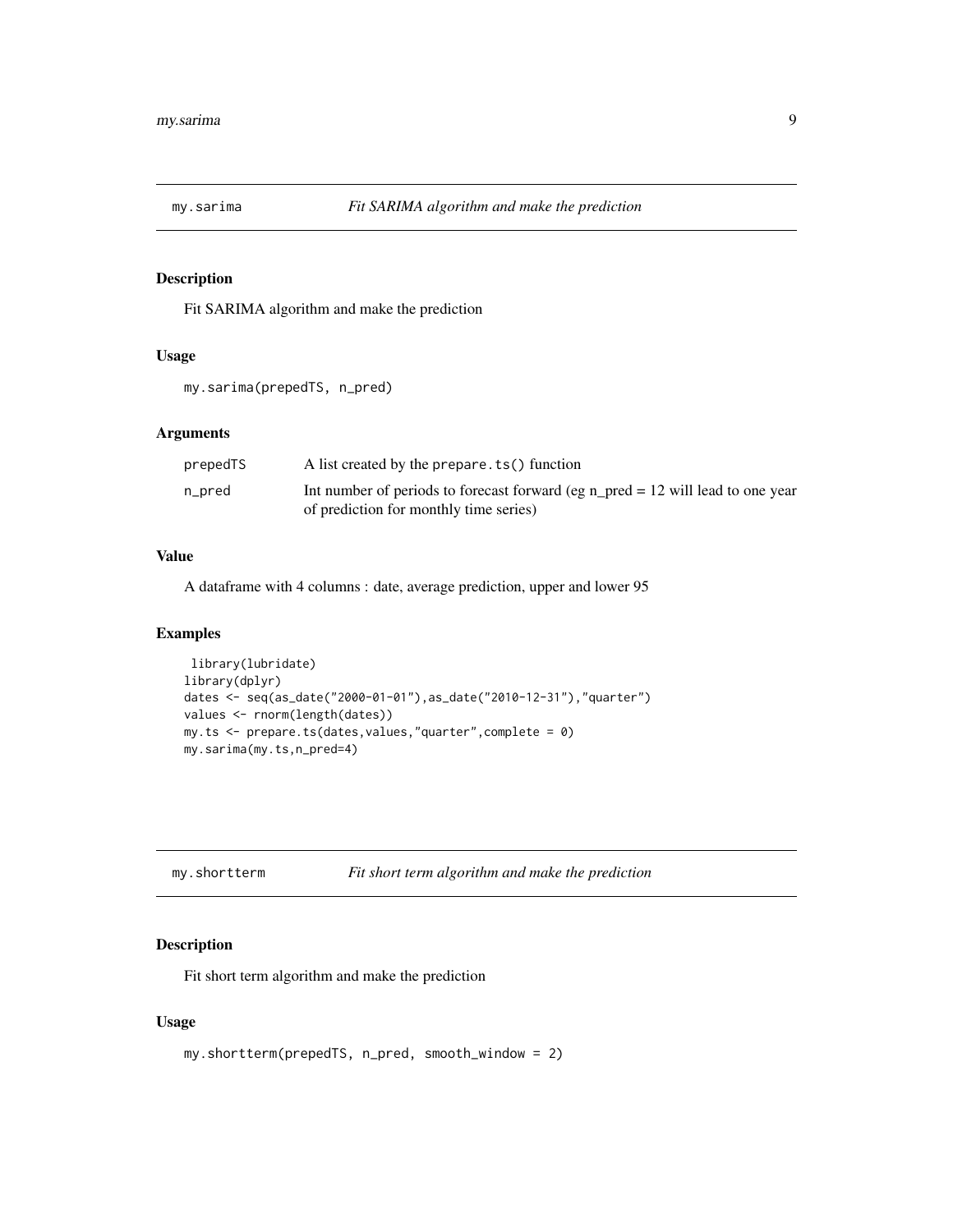#### <span id="page-9-0"></span>Arguments

| prepedTS      | A list created by the prepare. ts() function                                                                                                                                                  |
|---------------|-----------------------------------------------------------------------------------------------------------------------------------------------------------------------------------------------|
| n_pred        | Int number of periods to forecast forward (eg n_pred = $12$ will lead to one year<br>of prediction for monthly time series). Note that this algorithm cannot predict<br>further than one year |
| smooth_window | Int specifying the number of periods to consider for computing the evolution<br>rate that will be applied for the forecast                                                                    |

#### Details

this algorithm uses data of the last year and makes the prediction taking into account the seasonality and the evolution of the previous periods' evolution

#### Value

A dataframe with 4 columns : date, average prediction, upper and lower 95

#### Examples

```
library(lubridate)
library(dplyr)
dates <- seq(as_date("2000-01-01"),as_date("2010-12-31"),"quarter")
values <- rnorm(length(dates))
my.ts <- prepare.ts(dates,values,"quarter",complete = 0)
my.shortterm(my.ts,n_pred=4)
```
my.stlm *Fit STLM algorithm and make the prediction*

#### Description

Fit STLM algorithm and make the prediction

#### Usage

my.stlm(prepedTS, n\_pred)

#### Arguments

| prepedTS | A list created by the prepare. ts() function                                      |
|----------|-----------------------------------------------------------------------------------|
| n_pred   | Int number of periods to forecast forward (eg n $pred = 12$ will lead to one year |
|          | of prediction for monthly time series)                                            |

#### Value

A dataframe with 4 columns : date, average prediction, upper and lower 95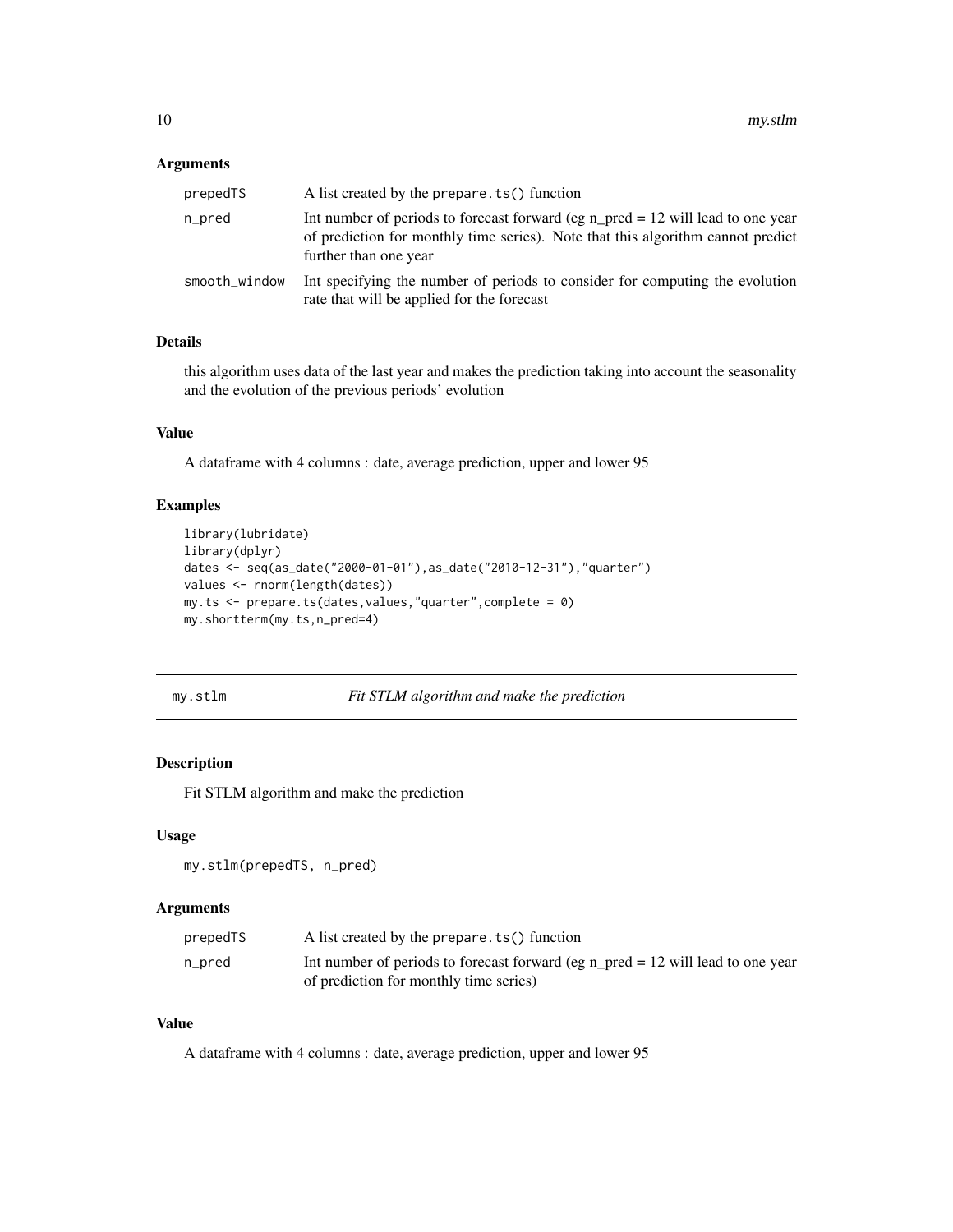#### <span id="page-10-0"></span>my.tbats 11

#### Examples

```
library(lubridate)
library(dplyr)
dates <- seq(as_date("2000-01-01"),as_date("2010-12-31"),"quarter")
values <- rnorm(length(dates))
my.ts <- prepare.ts(dates,values,"quarter",complete = 0)
my.stlm(my.ts,n_pred=4)
```

```
my.tbats Fit TBATS algorithm and make the prediction
```
#### Description

Fit TBATS algorithm and make the prediction

#### Usage

```
my.tbats(prepedTS, n_pred)
```
#### Arguments

| prepedTS | A list created by the prepare. ts() function                                                                                |
|----------|-----------------------------------------------------------------------------------------------------------------------------|
| n_pred   | Int number of periods to forecast forward (eg n_pred = $12$ will lead to one year<br>of prediction for monthly time series) |

#### Value

A dataframe with 4 columns : date, average prediction, upper and lower 95

#### Examples

```
library(lubridate)
library(dplyr)
dates <- seq(as_date("2000-01-01"),as_date("2010-12-31"),"quarter")
values <- rnorm(length(dates))
my.ts <- prepare.ts(dates,values,"quarter",complete = 0)
my.tbats(my.ts,n_pred=4)
```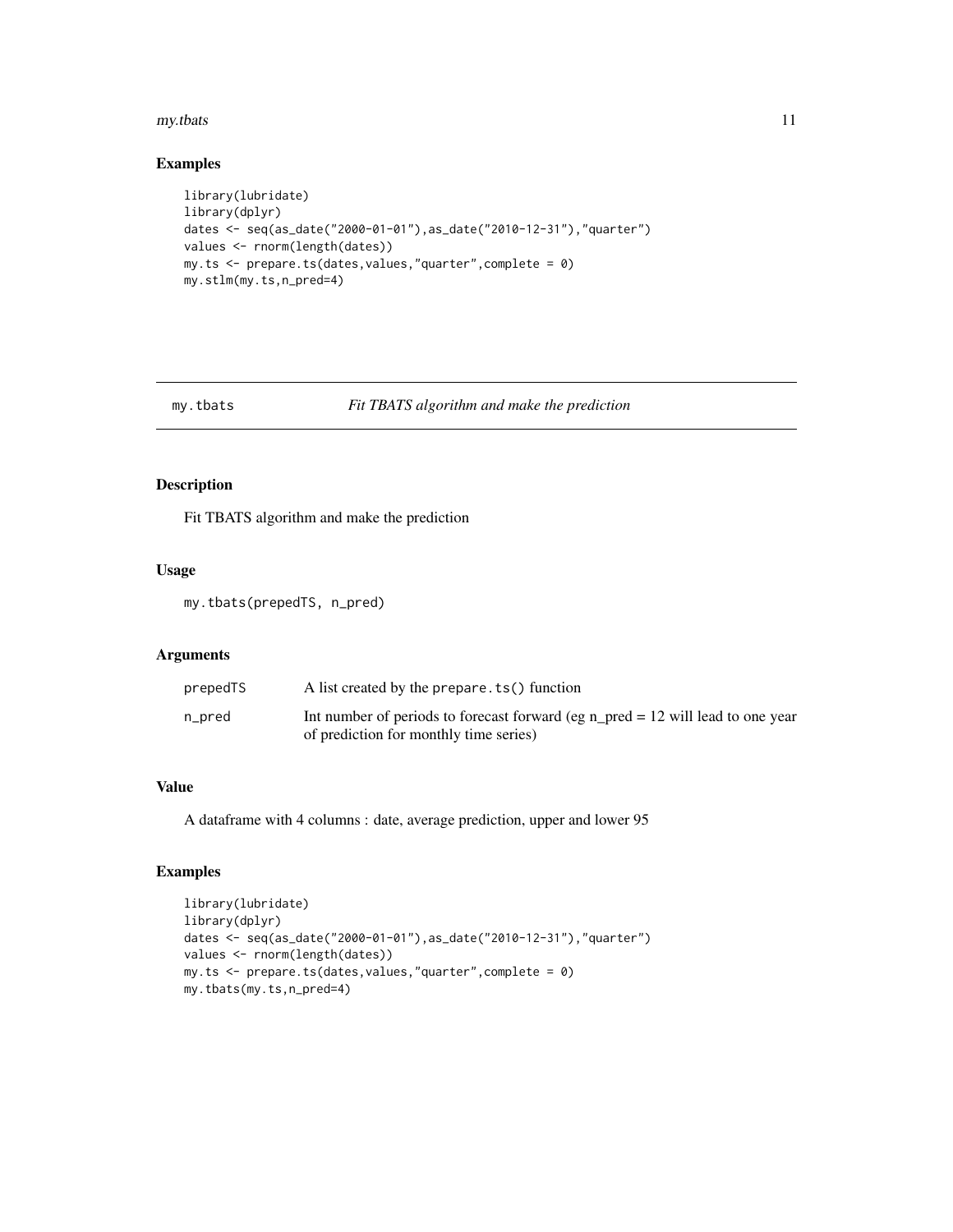<span id="page-11-0"></span>

#### Description

Format 2 vectors in a proper object usable by all algorithms

#### Usage

```
prepare.ts(dates, values, freq, complete = 0)
```
#### Arguments

| dates    | A vector of dates that can be parsed by lubridate                                                           |
|----------|-------------------------------------------------------------------------------------------------------------|
| values   | A vector of same size as dates                                                                              |
| freg     | A chacracter string that indicates the frequency of the time series ("week",<br>"month", "quarter", "day"). |
| complete | A numerical value (or NA) to fill the missing data points                                                   |

#### Details

Creates a list with the time series in a dataframe and a ts object, and the frequency stored in decimal and litteral values. The result is meant to be put in the prophet or forecast functions

#### Value

A list containing : a dataframe, a ts vector for the time series, and 2 scalars for its frequency

#### Examples

```
library(lubridate)
library(dplyr)
library(ggplot2)
dates <- seq(lubridate::as_date("2000-01-01"),lubridate::as_date("2010-12-31"),"quarter")
values <- rnorm(length(dates))
my.ts <- prepare.ts(dates,values,"month",complete = 0)
plot(my.ts$obj.ts)
ggplot(my.ts$obj.df,aes(dates,val)) + geom_line()
```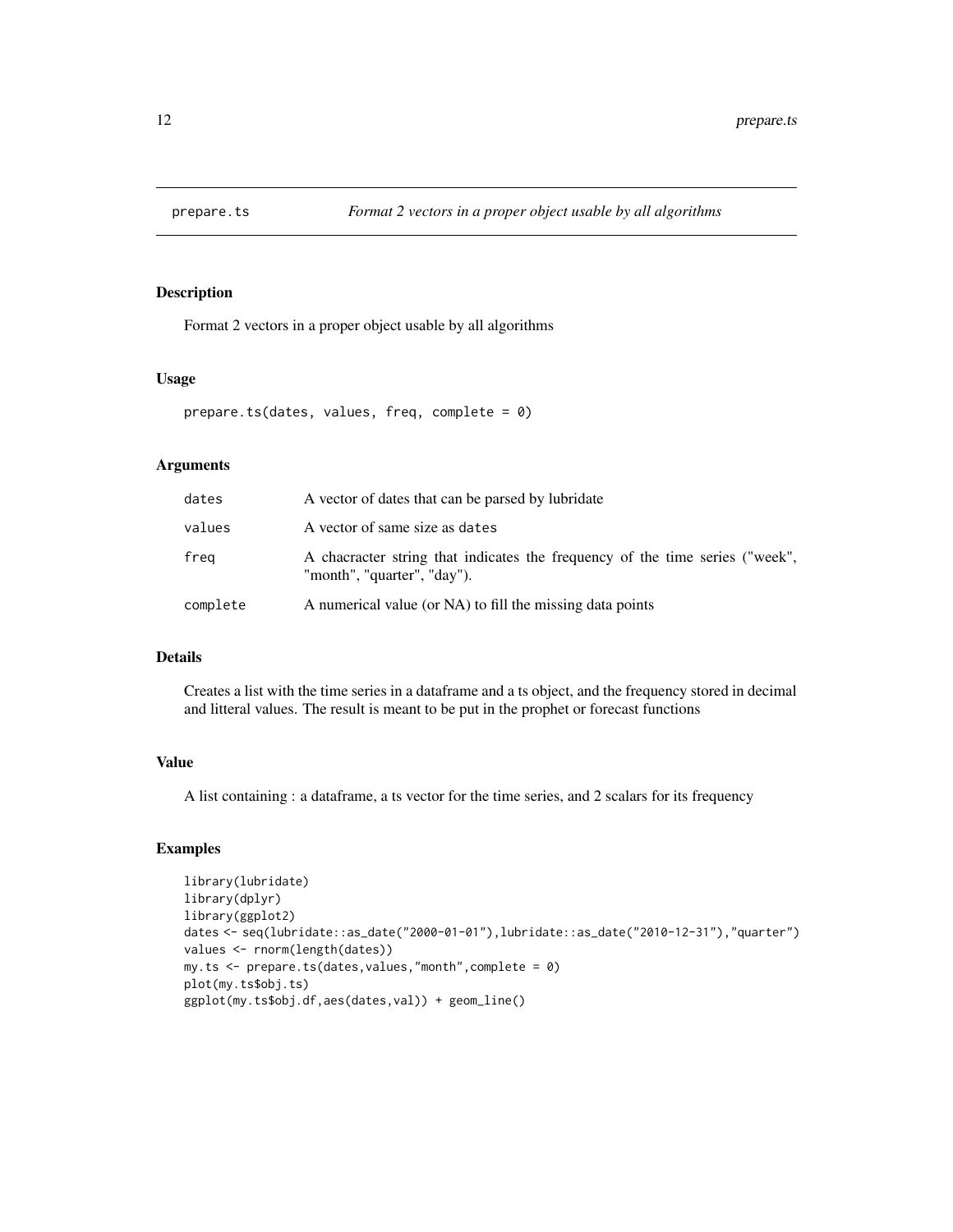<span id="page-12-0"></span>runUserInterface *Demo graphical user interface*

#### Description

A shiny application that allows the user to load a properly formated CSV file, benchmark the algorithms, make a prediction and download the results. Requires additional packages shiny, shinycssloaders, tidyr and plotly to be installed

#### Usage

runUserInterface()

#### Examples

autoTS::runUserInterface()